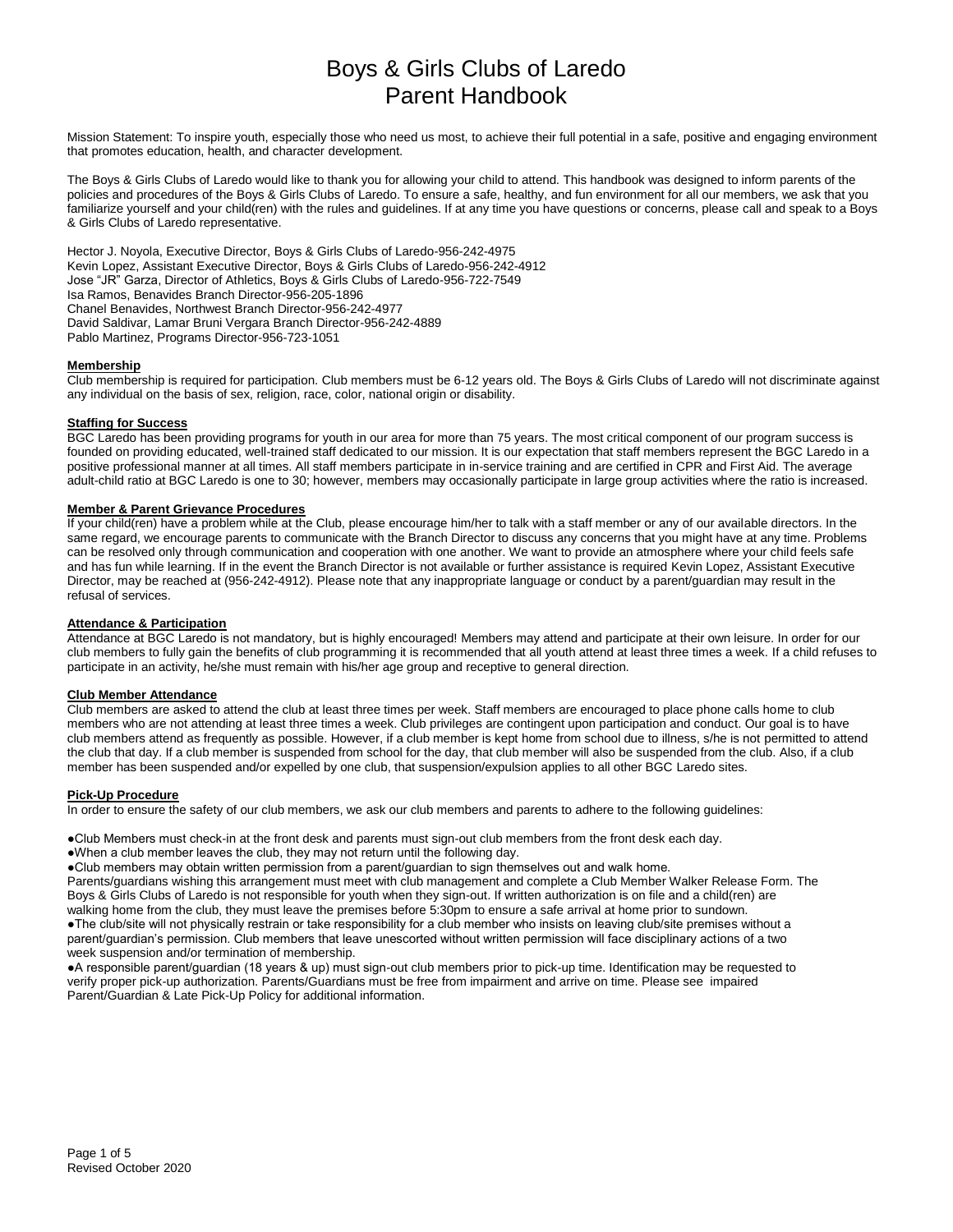# **Parent Valid Phone/Text/Email Updates**

During your child(ren)'s initial club membership registration you will be asked for your most recent contact information. This information is protected but necessary in case of an emergency we need to contact you with the relevant information you have provided. If at any time you change your address, phone number or email please notify BGC Laredo immediately.

# **Impaired Parent/Guardian Policy**

A responsible parent/guardian (18 years & up) must sign-out club members prior to pick-up time. If the parent/guardian who is picking up the club member is suspected to be or appears to be impaired by drugs or alcohol, staff will contact another adult on the Pick-Up Authorization Form. The club member may not be released to a parent/guardian under the influence of drugs or alcohol. The club member will remain in staff's care until the arrival of an authorized adult who is capable of taking responsibility for the club member's release. Proper authorities will be called after 30 minutes, if a responsible parent/guardian is unavailable to pick-up the club member(s).

### **Late Pick-Up Policy**

A late pick-up creates added cost to our program and a distraction from end of the day duties for our staff. If a club member is picked up late parents will be reminded of the policy with a written warning. Upon the second late pick-up a \$30 fee will be charged for the first minute and a \$1.00 per minute, per child. If 30 minutes after closing your child(ren) are not picked up, and no contact has been made with a responsible party, the Laredo Police Department and/or Child Protective Services will be notified. All fees must be paid prior to your child(ren) returning to the Club. All late fees and payment plans must be paid prior to renewing club membership to any BGC Laredo Program. Club members with unpaid late fee balances will be not eligible for any paid field trips.

#### **Refund Policy**

Any funds collected for field trips and/or special events are non-refundable. If a club member is suspended from any field trip and/or special event due to behavior, a refund will not be granted. If a club member is absent from any field trip and/or special event due to an illness, a transferred credit to another field trip and/or special event may be granted. Funds collected for club memberships may be refunded if a member did not utilize club services for one day or more. Used club memberships are non-refundable. No refunds will be given after 30 days of receiving payment.

#### **Club Surveys & Report Cards**

In order to maintain a low cost membership fee, funders require that BGC Laredo report on club member attendance and academic progress. Throughout the year, clubs are required to obtain a copy of your child(ren)'s report card and/or standardized testing results. Upon registration, clubs may require a copy of your child(ren)'s latest report card with their membership application. At times club members will be asked to complete satisfaction surveys and/or pre & post surveys measuring knowledge gained from participation in club programs.

#### **Parent Involvement & Visitation**

We encourage parents to get involved in all aspects of their child(ren)'s lives. Parents are welcome to visit the program at any time to observe programming. If you wish to interact with your child during programming hours, you will be asked to complete a Volunteer Application including a criminal background check. All adults who interact with program members during program hours must observe this policy.

# **Personal Belongings**

Personal belongings are not allowed in the club (ex. iPad, iPod, MP3 Players, Cell Phones, etc). The Club is not responsible for lost or stolen items. Cell phones are brought at the discretion of each member and are to be used for safety purposes only. If a member has to contact their parent for any reason, BGC Laredo staff must be made aware of this occurrence. Parents are encouraged to talk to their children about safety measures and about leaving all valuables at home including toys, purses, electronics and cell phones. Personal belongings such as electronics may be confiscated if they become a distraction to the program and may result in disciplinary action. Confiscated items will be returned to parents upon pick-up.

### **Open Door Policy**

The Boys & Girls Clubs of Laredo encourages members to remain at the Club until a parent or responsible adult picks them up. However, we cannot legally require a member to stay at the Club. An understanding on leaving the Club must exist between the parent and the child. We suggest that parents have a conversation with your child(ren) about your decision on when and how your child(ren) can leave the Club site. If the child has parental permission to leave at a certain time, it is required that the parent complete and turn in a Club Member Walker Release Form. The Boys & Girls Clubs of Laredo are "drop off" facilities. We do not have a check out system to identify when a member leaves the Club. The Boys & Girls Club of Laredo is not responsible if a member leaves the Club and/or facilities or grounds, although we do our best to keep this from happening. Staff will attempt to notify parents if a youth leaves the Club prior to pick-up or without parental permission. Parents must understand that the Club is NOT regulated as a licensed daycare by the State of Texas and that an open campus policy is in effect at all times. Furthermore, the Club is NOT responsible for the time or manner in which a child (or ward) may arrive at or leave the facility.

Page 2 of 5 Revised October 2020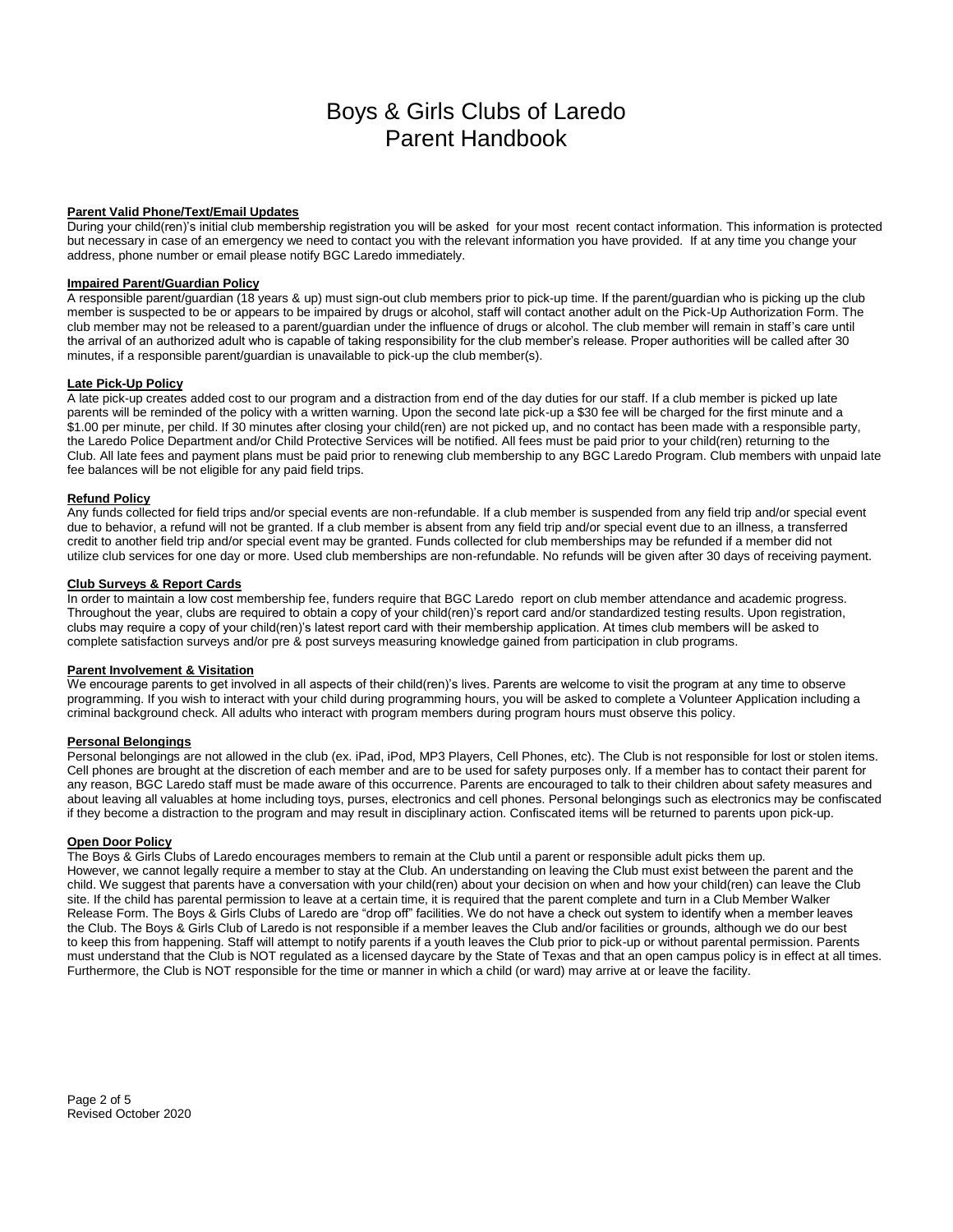## **Health & Safety**

If your child(ren) have a known medical condition or disability (asthma, diabetes, ADHD, ADD, Autism, etc) please be sure this information is recorded on the Membership Application Form. Parents will be asked to fill out the Medical Emergency section on the Boys & Girls Club of Laredo Membership Application, which will be kept on file. It is suggested that parents takes precautionary measures for situations that may arise during club hours.

BGC Laredo will treat minor injuries. In serious cases, the child(ren) may be taken to the local hospital by an emergency vehicle. Parents will be contacted immediately of any emergency situation. By signing a Membership Application you give the club authority to have emergency services transport your child(ren).

Parents will be notified to pick-up their child(ren) immediately if they have any one of the following conditions: fever over 100 degrees, rash, open sore, runny eyes, vomiting, head lice, diarrhea and/or an accident requiring medical attention. If child(ren) is not picked up within the hour a \$30 late fee will apply with \$1 per minute per child. If a child(ren) stays home from school for being sick, he/she may not come to the club that same day. Club members who develop symptoms of a contagious illness while at the club must be picked-up immediately and are not eligible to return to the club until 24 hours after the initial intake of medication or doctor visit.

## **Suspected Child Abuse & Neglect -Mandatory Reporting**

BGC Laredo is committed to protecting the safety of its club members. As professionals working with club members, BGC Laredo staff is mandated by Texas Law to report any incidences of suspected child abuse and neglect, within the required time frame in an appropriate and thorough manner. BGC Laredo supports this mandate and requires all full and part-time staff to follow applicable procedures when warranted. The law requires the source of complaints be confidential.

### **Dress Code Policy**

The Boys & Girls Clubs of Laredo, will abide by the dress code policy of the area school district. The dress and grooming standards are intended to encourage good grooming and hygiene, instill discipline, prevent disruption, avoid safety hazards and teach respect for yourself. Boys & Girls Clubs of Laredo Staff has the responsibility to determine appropriateness or attire expectations for the club setting, and to enforce the dress code standards established for all members.

- 1. Tops must be appropriately sized in the shoulders, sleeves and length.
- 2. Spaghetti strap tops, backless and see through clothing is prohibited.
- 3. Vulgar language and/or alcohol/drug advertisements on clothing is prohibited.
- 4. Pants must fit at the waist and be properly hemmed or cuffed at or below the ankle, not dragging on the ground.
- 5. Walking shorts, skirts and skorts must be appropriate length for physical activities.
- 6. Open toed shoes and flip flops are prohibited.

# **Club Member Medication Policy**

Parents must submit a written request if their child(ren) must take medicine while at the club. Such written permission is required for both prescription and non-prescription medication, regardless of the length of time the medication is to be taken. Medicine must be presented in its original properly labeled container to club management. Sample medicine or medicine obtained from outside the U.S. will not be administered at the club. Youth are not permitted to carry any prescription or over-the-counter medicines at the club or at any club related activities, with the exception of prescription asthma medicine or medicine for anaphylaxis. The prescription label must show that the medicine has been prescribed for that child. Youth must self-administer and be in compliance with the prescription or written instruction from the child's physician or other licensed health care provider. The child's parent must provide club management with a written statement from the physician or other licensed health care provider indicating that the student is capable of self-administration, and with respect to the medication, state the name, purpose, dosage, administration times or circumstances, and the period for which it is prescribed.

# **Field Trips**

All field trips away from the Club require a completed and signed Boys & Girls Clubs of Laredo Travel Permission Slip. Members will:

- 1. Follow instructions given by any staff, volunteer, or non-BGC Laredo personnel while on a field trip and BGC Laredo location.
- 2. Respect the property of fellow passengers and that of the field trip site.
- 3. Club Member must be in club shirt.
- 4. Represent the themselves, their community, and their family positively and as best as they can.
- 5. Arrive on time prior to departure time.
- 6. Not forge Travel Permission Slips or give false information of approval.
- 7. Abide by all the rules field trip sites impose to all their guests.
- 8. Maintain behavior and be positive representatives of the Boys & Girls Clubs of Laredo.
- 9. Field trips are a privilege. If a club member chooses to not follow club rules they will not be allowed to attend field trips.

# **Love & Logic**

BGC Laredo follows the Love & Logic method for classroom management and discipline. Love & Logic is based on approaching youth with sincere compassion and empathy while allowing youth to make their own decisions and affordable mistakes and experience the natural or logical consequences. This method helps youth develop personal responsibility, self-control and good decision making skills.

Page 3 of 6 Revised October 2020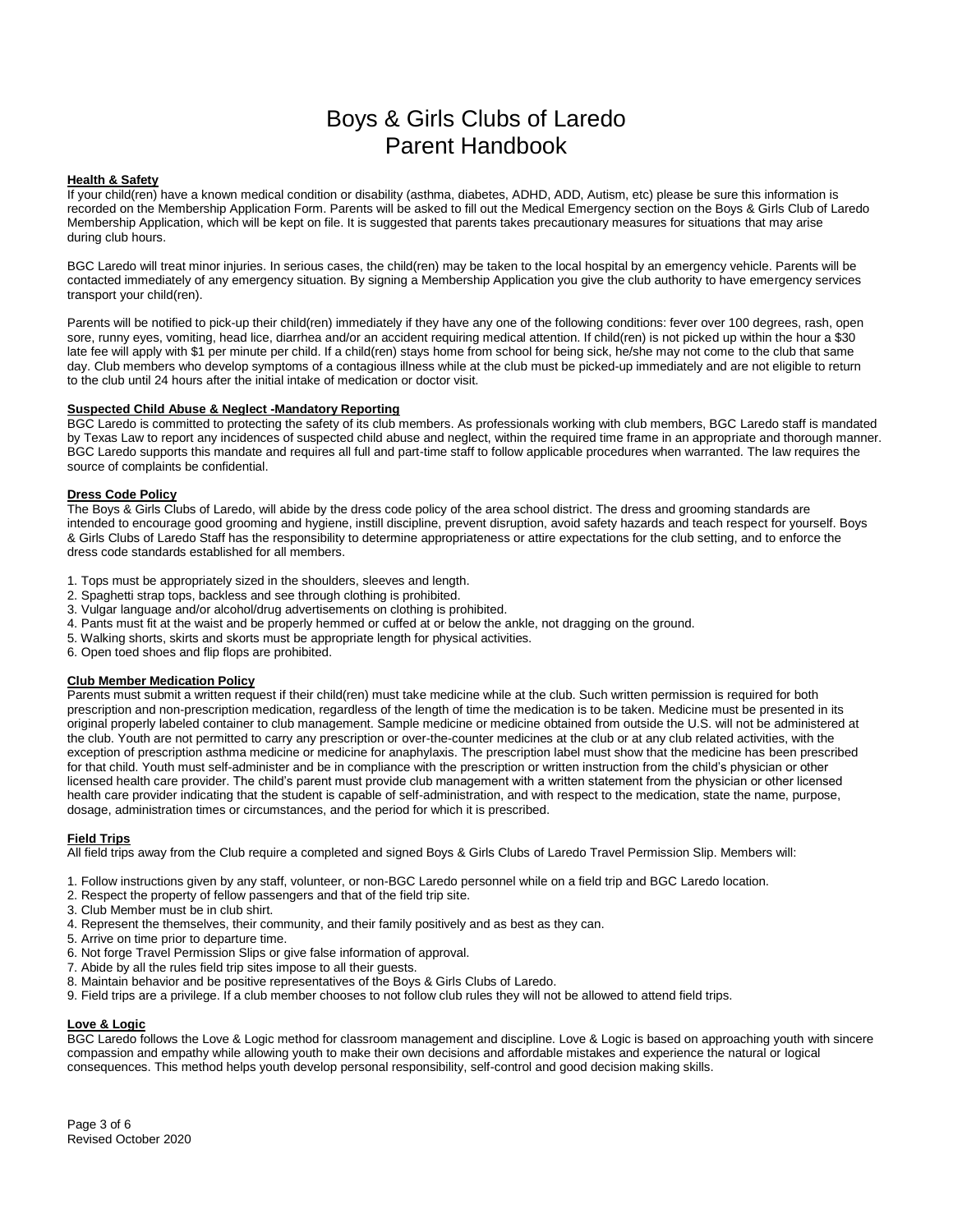# **Code of Conduct**

All members are expected to always adhere to the Boys & Girls Clubs of Laredo Code of Conduct.

- 1. Play fairly and be honest.
- 2. Be respectful of Boys & Girls Clubs staff, other members and their property, facility and equipment.
- 3. Say only positive things about others.
- 4. Resolve disagreements in a positive way, ask staff for help.
- 5. Avoid use of improper language.
- 6. Participate only in program areas open to your age groups and stay in designated supervised areas.
- 7. Dress appropriately at all times.
- 8. Keep hands and feet to yourself.
- 9. Smoking, drugs, alcohol and weapons are prohibited.
- 10. Bullying of any kind will not be tolerated.

| <b>Disciplinary Actions Guideline</b>              |                                                                                              |
|----------------------------------------------------|----------------------------------------------------------------------------------------------|
| Offense                                            | Consequence                                                                                  |
| Misuse of Cell Phone, iPods, MP3,<br>electronics   | Club not responsible for lost and/or<br>damaged items; held by staff & returned<br>to parent |
| Rude or Disrespectful                              | Verbal reprimand to expulsion                                                                |
| Refusal to follow instructions                     | Verbal reprimand to expulsion                                                                |
| Class/Group Disturbance                            | Verbal warning to conference with<br>parent                                                  |
| Damage or destruction of property                  | Suspension and/or restitution from<br>parent                                                 |
| Tobacco or gambling                                | Conference with parent to suspension                                                         |
| Profanity, vulgar gestures and or racial<br>slurs  | Conference with parent to suspension                                                         |
| Horse playing and/or careless behavior             | Conference with parent to suspension                                                         |
| Indecent exposure/Obscene material                 | Conference with parent to expulsion                                                          |
| Inappropriate bodily contact both male<br>& female | Conference with parent to expulsion                                                          |
| Threats to a fellow club member or staff           | Suspension to expulsion                                                                      |
| Loitering and/or trespassing                       | Suspension to expulsion                                                                      |
| <b>False Information</b>                           | Suspension to expulsion                                                                      |
| Failure to accept disciplinary actions             | Suspension to expulsion                                                                      |
| Repeated violations (misbehavior)                  | Suspension to expulsion                                                                      |
| Violence (fighting)                                | Suspension to expulsion                                                                      |
| Weapons and/or drugs                               | Suspension to Expulsion, police will be<br>contacted                                         |

# **Discipline Policy**

Discipline is a must if we are to have a safe and valuable program for members. Please discuss with your child the behavior that is expected of him/her. Parents are asked to take the time to sit down and discuss the Code of Conduct with each member to ensure he/she clearly understands them.

#### **Disciplinary Procedures**

Members are expected to adhere to the Boys & Girls Clubs of Laredo Code of Conduct. There are consequences for unwarranted behavior. Incidents will follow this general outline:

- ●1st Write Up: Warning/counsel by staff. Supervisor will be notified.
- ●2nd Write Up: Counsel by staff and supervisor. Parent conference may be required.
- ●3rd Write Up: Parent conference & suspension up to three days.

### **Suspension Policy**

●Only the Program Manger and/or Branch Director will decide to suspend a member. ●Only the Director of Operations has the authority to expel a member. ●No member will be suspended from the Club without notification to the parent(s).

Page 4 of 5 Revised October 2020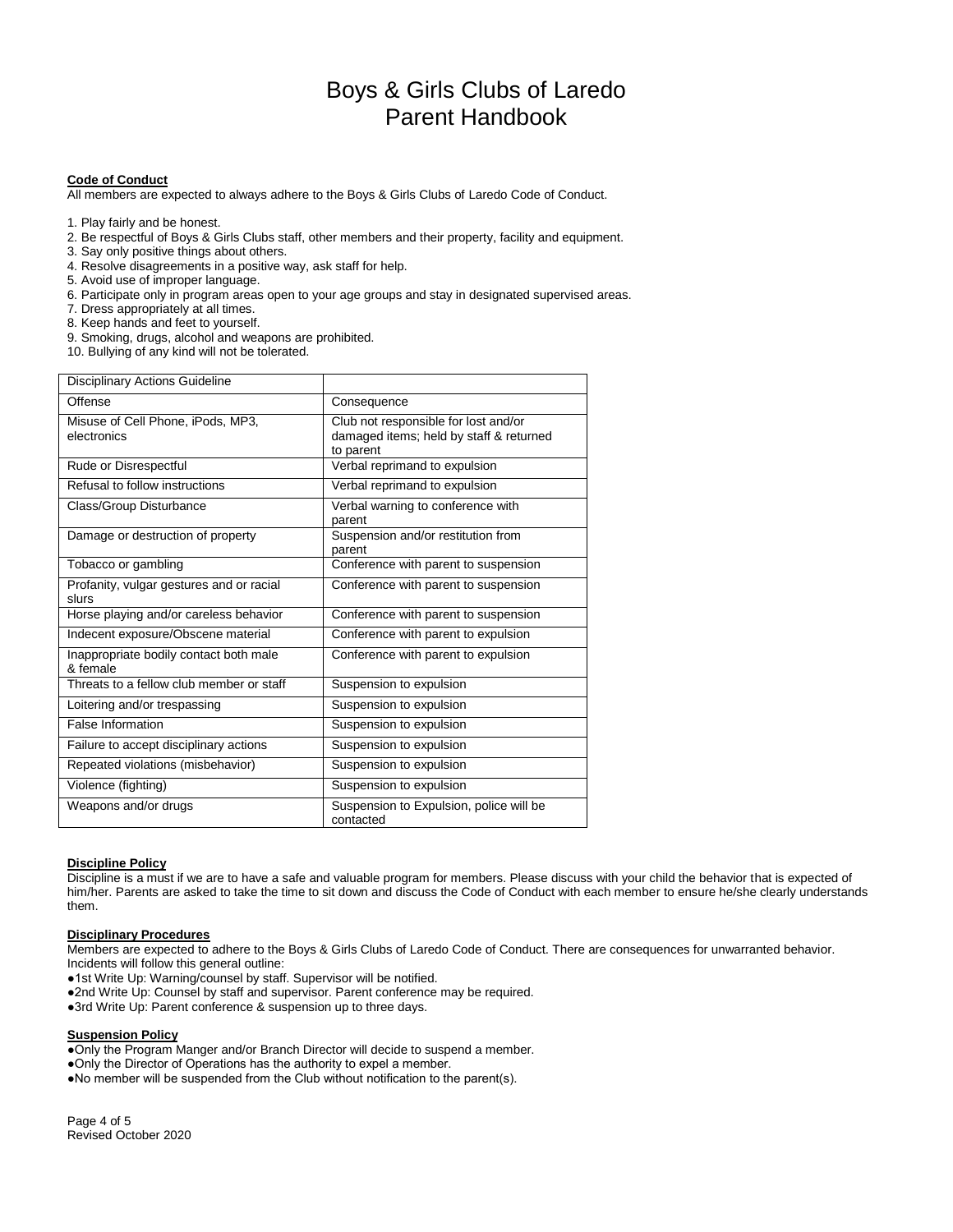●Depending on the severity of the incident, club members suspended from the program must be picked up from the Club immediately.

### **Please Note: There will be incidents that are severe enough that suspension or expulsion will be the only choice without a first or second offense. Parent(s) may be required to complete a Parent-Branch Director conference before returning to the Club following a suspension**.

#### **Bullying**

The Boys & Girls Club of Laredo is committed to providing all club members with a safe and civil environment, and will not tolerate any form of bullying at any club activity on or off club property. Bullying shall mean any written, electronic, verbal or physical act that willfully harms another. Aggravated bullying shall mean willful harm motivated by race, color, religion, ancestry, national origin, gender, sexual orientation, gender identity, mental disability, physical disability, appearance or socioeconomic status. To be considered bullying, actions must exploit an imbalance of power between the student perpetrator(s) and the victim and if it interferes with a student's wellbeing or substantially disrupts the operation of the club. To be considered bullying, actions must:

●Result in harm to the student or the student's property, places a student in reasonable fear of physical harm or of damage to the student's property.

●Be persistent and pervasive that it creates an intimidating, threatening, or abusive environment.

If a club member believes that he/she has experienced bullying or has witnessed bullying of another member, it is important for the member or parent to notify a club staff, as soon as possible to obtain assistance and intervention. Club management will investigate any allegations of bullying or other related misconduct. Any retaliation against a club member who reports an incident of bullying is prohibited.

#### **Rules with Monetary Consequences**

Any damage caused by members will automatically result in parents being notified of their obligation to pay for repairs or replacement of damaged items. The member will not be allowed to return to the Club until the obligation is taken care of by the parent. The replaced item must be of the same make/model of the damaged item.

#### **Emergency Management Procedures**

To ensure club member safety, the Boys & Girls Clubs of Laredo is enforcing strict Emergency Management Procedures which include Fire, Lock Out and Lock Down Drills. Your cooperation is needed in the event of a drill or a real emergency. Please take note of the following Lock Out and Lock Down procedures:

●In the event of a Lock Out, all external doors will be locked. Any youth and staff that are outside will be instructed to come inside the facility immediately and all exit doors will be locked and secured. Club activities will resume inside the facility as usual. An electronic notice will be sent out to all parents/guardians of the Lock Out situation and to avoid coming to the premises until further notice. Once an electronic message is sent out, phone calls will not be answered until the Lock Out has been lifted. Parents/Guardians arriving after the initial Lock Out will not be let into the facility. Any club vehicles with youth in route will be rerouted to the nearest safe club approved location. An example of this type of Lock Out is when there is a report or suspicion of an unsafe situation in the nearby community.

●In the event of a Lock Down there all external and internal doors will be locked and secured. Youth should be instructed to stay away from any doors and windows and will remain calm and quiet until further instructions are given. An electronic notice will be sent out to all parents/guardians of the Lock Down situation and to avoid coming to the premises until further notice. Once an electronic message is sent out, phone calls will not be answered until Lock Down has been lifted. Parents/Guardians arriving after the initial Lock Down will not be let into the facility. Any club vehicles with youth in route will be rerouted to the nearest safe club approved location.

**[To continue to register your child at the Boys & Girls](https://www.visioncps.net/form/WRForm.asp?OrgUnit=1900/1)  [Clubs of Laredo you agree to the above hand book and](https://www.visioncps.net/form/WRForm.asp?OrgUnit=1900/1)  [this will be your digital signature.](https://www.visioncps.net/form/WRForm.asp?OrgUnit=1900/1)**